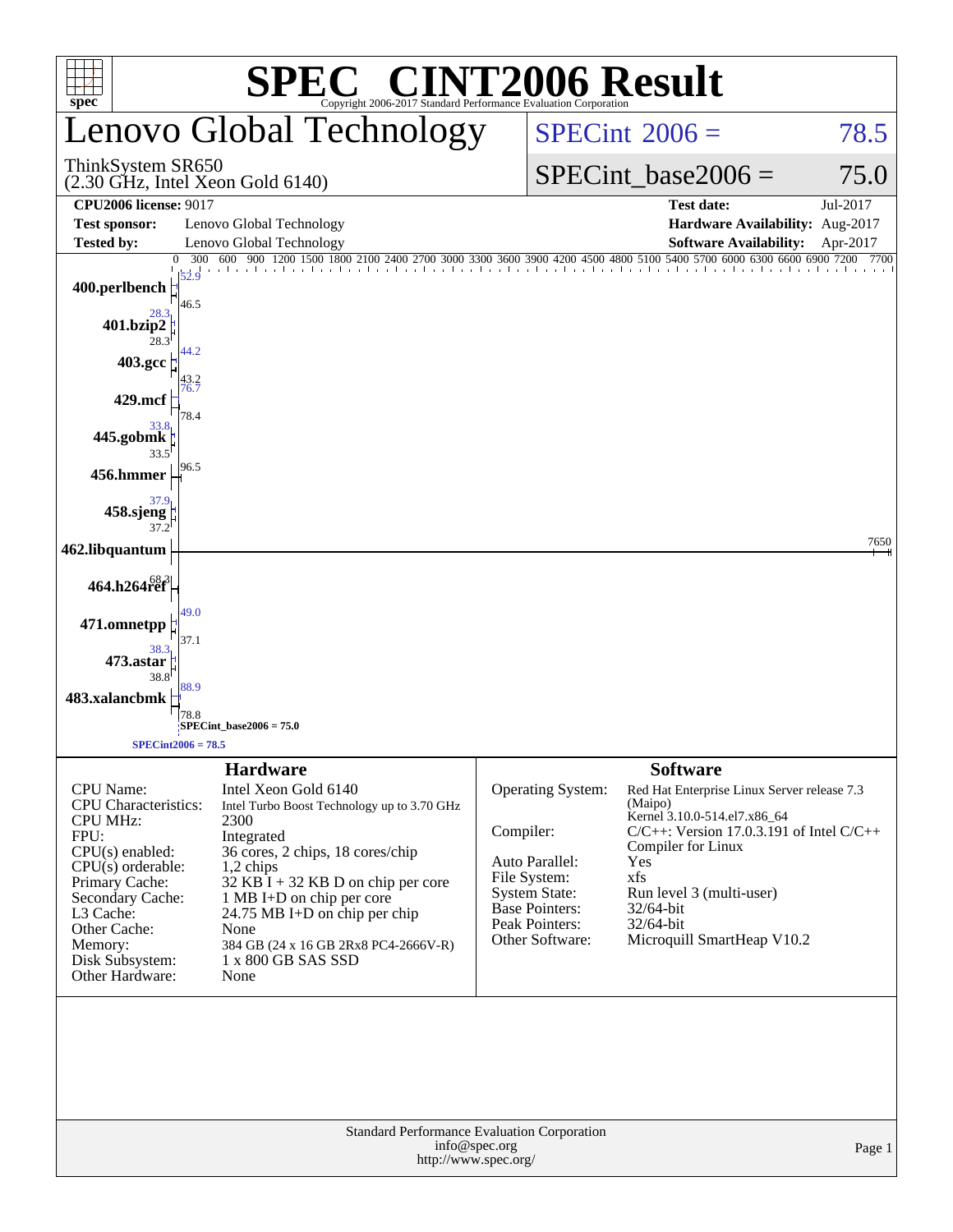

## enovo Global Technology

#### ThinkSystem SR650

(2.30 GHz, Intel Xeon Gold 6140)

 $SPECint2006 = 78.5$  $SPECint2006 = 78.5$ 

### SPECint base2006 =  $75.0$

**[Test sponsor:](http://www.spec.org/auto/cpu2006/Docs/result-fields.html#Testsponsor)** Lenovo Global Technology **[Hardware Availability:](http://www.spec.org/auto/cpu2006/Docs/result-fields.html#HardwareAvailability)** Aug-2017

**[CPU2006 license:](http://www.spec.org/auto/cpu2006/Docs/result-fields.html#CPU2006license)** 9017 **[Test date:](http://www.spec.org/auto/cpu2006/Docs/result-fields.html#Testdate)** Jul-2017 **[Tested by:](http://www.spec.org/auto/cpu2006/Docs/result-fields.html#Testedby)** Lenovo Global Technology **[Software Availability:](http://www.spec.org/auto/cpu2006/Docs/result-fields.html#SoftwareAvailability)** Apr-2017

#### **[Results Table](http://www.spec.org/auto/cpu2006/Docs/result-fields.html#ResultsTable)**

|                                                                                                          | <b>Base</b><br><b>Peak</b> |       |                |       |                |       |                |              |                |              |                |              |
|----------------------------------------------------------------------------------------------------------|----------------------------|-------|----------------|-------|----------------|-------|----------------|--------------|----------------|--------------|----------------|--------------|
| <b>Benchmark</b>                                                                                         | <b>Seconds</b>             | Ratio | <b>Seconds</b> | Ratio | <b>Seconds</b> | Ratio | <b>Seconds</b> | <b>Ratio</b> | <b>Seconds</b> | <b>Ratio</b> | <b>Seconds</b> | <b>Ratio</b> |
| 400.perlbench                                                                                            | 209                        | 46.7  | 211            | 46.4  | 210            | 46.5  | 185            | 52.9         | 185            | 52.8         | 185            | <u>52.9</u>  |
| 401.bzip2                                                                                                | 341                        | 28.3  | 341            | 28.3  | 342            | 28.2  | 340            | 28.3         | 340            | 28.4         | 341            | 28.3         |
| $403.\mathrm{gcc}$                                                                                       | 186                        | 43.2  | 186            | 43.3  | 186            | 43.2  | 182            | 44.3         | 182            | 44.2         | 182            | 44.2         |
| $429$ .mcf                                                                                               | 116                        | 78.4  | 117            | 77.8  | 116            | 78.5  | 121            | 75.5         | <u>119</u>     | 76.7         | 118            | 77.5         |
| $445$ .gobmk                                                                                             | 314                        | 33.5  | 313            | 33.5  | 313            | 33.5  | 311            | 33.7         | 311            | 33.8         | 311            | 33.8         |
| $456.$ hmmer                                                                                             | 96.8                       | 96.4  | 96.6           | 96.6  | 96.7           | 96.5  | 96.8           | 96.4         | 96.6           | 96.6         | 96.7           | 96.5         |
| $458$ .sjeng                                                                                             | 326                        | 37.2  | 325            | 37.2  | 326            | 37.1  | 320            | 37.9         | 320            | 37.8         | 320            | 37.9         |
| 462.libquantum                                                                                           | 2.76                       | 7490  | 2.70           | 7680  | 2.71           | 7650  | 2.76           | 7490         | 2.70           | 7680         | 2.71           | 7650         |
| 464.h264ref                                                                                              | 325                        | 68.2  | 324            | 68.3  | 324            | 68.3  | 325            | 68.2         | 324            | 68.3         | 324            | 68.3         |
| $ 471$ .omnetpp                                                                                          | 168                        | 37.1  | 169            | 37.0  | 168            | 37.3  | 127            | 49.1         | 131            | 47.9         | 128            | <u>49.0</u>  |
| $473$ . astar                                                                                            | 181                        | 38.8  | 181            | 38.8  | 181            | 38.8  | 183            | 38.3         | 183            | 38.4         | 184            | 38.2         |
| 483.xalancbmk                                                                                            | 87.6                       | 78.7  | 87.4           | 78.9  | 87.5           | 78.8  | 77.7           | 88.8         | 77.6           | 88.9         | 77.4           | 89.1         |
| Results appear in the order in which they were run. Bold underlined text indicates a median measurement. |                            |       |                |       |                |       |                |              |                |              |                |              |

#### **[Submit Notes](http://www.spec.org/auto/cpu2006/Docs/result-fields.html#SubmitNotes)**

The config file option 'submit' was used.

### **[Operating System Notes](http://www.spec.org/auto/cpu2006/Docs/result-fields.html#OperatingSystemNotes)**

Stack size set to unlimited using "ulimit -s unlimited"

### **[Platform Notes](http://www.spec.org/auto/cpu2006/Docs/result-fields.html#PlatformNotes)**

Standard Performance Evaluation Corporation BIOS configuration: Operating Mode set to Maximum Performance Hyper-Threading set to Disabled Stale AtoS set to Enable LLC dead line alloc set to Disable Sysinfo program /home/cpu2006-1.2-ic17.0u3/config/sysinfo.rev6993 Revision 6993 of 2015-11-06 (b5e8d4b4eb51ed28d7f98696cbe290c1) running on localhost.localdomain Fri Jul 14 15:03:04 2017 This section contains SUT (System Under Test) info as seen by some common utilities. To remove or add to this section, see: <http://www.spec.org/cpu2006/Docs/config.html#sysinfo> From /proc/cpuinfo model name : Intel(R) Xeon(R) Gold 6140 CPU @ 2.30GHz 2 "physical id"s (chips) 36 "processors" cores, siblings (Caution: counting these is hw and system dependent. The following excerpts from /proc/cpuinfo might not be reliable. Use with Continued on next page

[info@spec.org](mailto:info@spec.org) <http://www.spec.org/>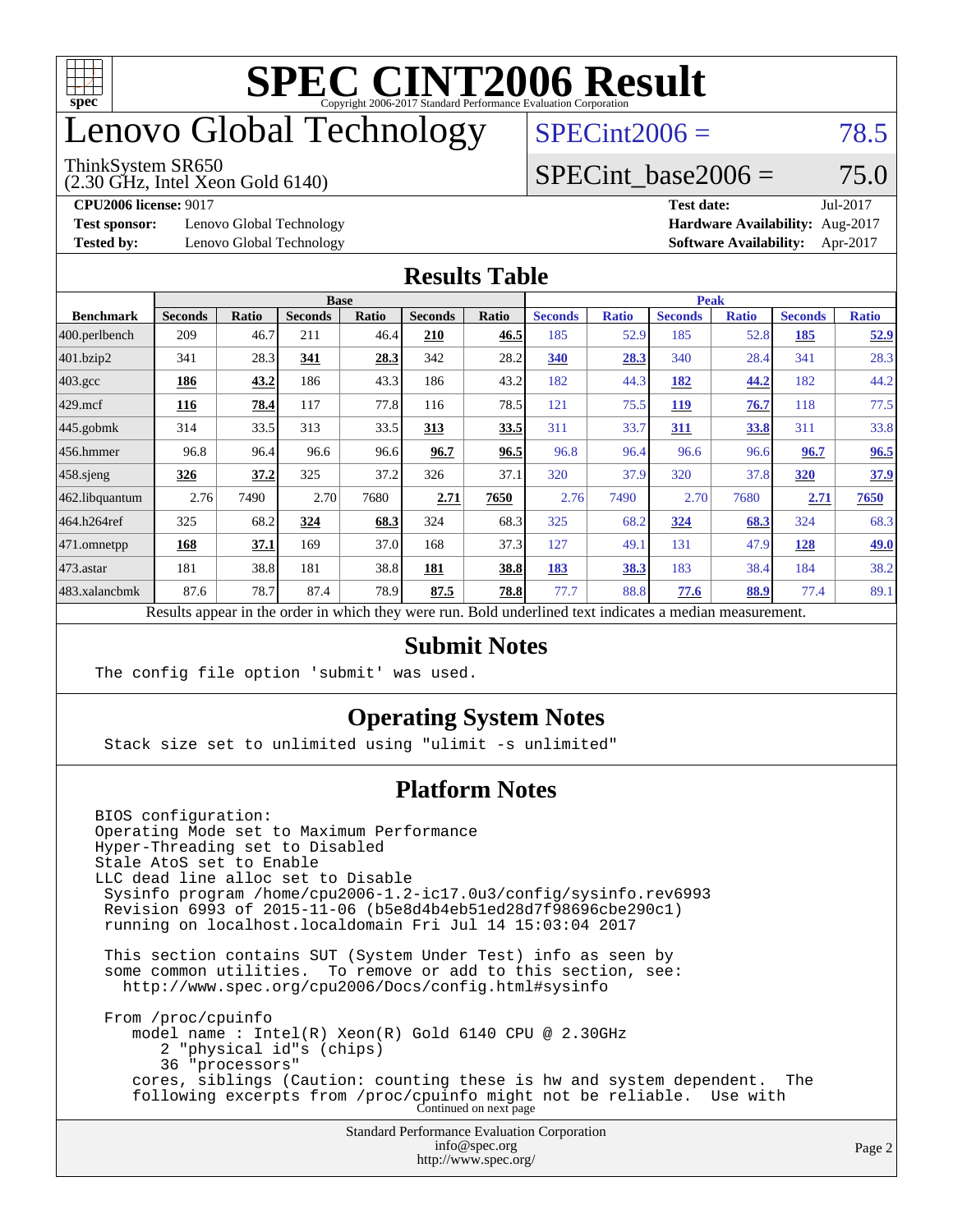

## enovo Global Technology

ThinkSystem SR650

(2.30 GHz, Intel Xeon Gold 6140)

 $SPECint2006 = 78.5$  $SPECint2006 = 78.5$ 

SPECint base2006 =  $75.0$ 

**[Test sponsor:](http://www.spec.org/auto/cpu2006/Docs/result-fields.html#Testsponsor)** Lenovo Global Technology **[Hardware Availability:](http://www.spec.org/auto/cpu2006/Docs/result-fields.html#HardwareAvailability)** Aug-2017 **[Tested by:](http://www.spec.org/auto/cpu2006/Docs/result-fields.html#Testedby)** Lenovo Global Technology **[Software Availability:](http://www.spec.org/auto/cpu2006/Docs/result-fields.html#SoftwareAvailability)** Apr-2017

**[CPU2006 license:](http://www.spec.org/auto/cpu2006/Docs/result-fields.html#CPU2006license)** 9017 **[Test date:](http://www.spec.org/auto/cpu2006/Docs/result-fields.html#Testdate)** Jul-2017

#### **[Platform Notes \(Continued\)](http://www.spec.org/auto/cpu2006/Docs/result-fields.html#PlatformNotes)**

Standard Performance Evaluation Corporation caution.) cpu cores : 18 siblings : 18 physical 0: cores 0 1 2 3 4 8 9 10 11 16 17 18 19 20 24 25 26 27 physical 1: cores 0 1 2 3 4 8 9 10 11 16 17 18 19 20 24 25 26 27 cache size : 25344 KB From /proc/meminfo MemTotal: 395895380 kB HugePages\_Total: 0<br>Hugepagesize: 2048 kB Hugepagesize: From /etc/\*release\* /etc/\*version\* os-release: NAME="Red Hat Enterprise Linux Server" VERSION="7.3 (Maipo)" ID="rhel" ID\_LIKE="fedora" VERSION\_ID="7.3" PRETTY\_NAME="Red Hat Enterprise Linux Server 7.3 (Maipo)" ANSI\_COLOR="0;31" CPE\_NAME="cpe:/o:redhat:enterprise\_linux:7.3:GA:server" redhat-release: Red Hat Enterprise Linux Server release 7.3 (Maipo) system-release: Red Hat Enterprise Linux Server release 7.3 (Maipo) system-release-cpe: cpe:/o:redhat:enterprise\_linux:7.3:ga:server uname -a: Linux localhost.localdomain 3.10.0-514.el7.x86\_64 #1 SMP Wed Oct 19 11:24:13 EDT 2016 x86\_64 x86\_64 x86\_64 GNU/Linux run-level 3 Jul 14 15:02 SPEC is set to: /home/cpu2006-1.2-ic17.0u3 Filesystem Type Size Used Avail Use% Mounted on /dev/sda3 xfs 445G 6.4G 439G 2% / Additional information from dmidecode: Warning: Use caution when you interpret this section. The 'dmidecode' program reads system data which is "intended to allow hardware to be accurately determined", but the intent may not be met, as there are frequent changes to hardware, firmware, and the "DMTF SMBIOS" standard. BIOS Lenovo -[IVE109Q-1.00]- 06/28/2017 Memory: 24x Samsung M393A2K43BB1-CTD 16 GB 2 rank 2666 MHz (End of data from sysinfo program)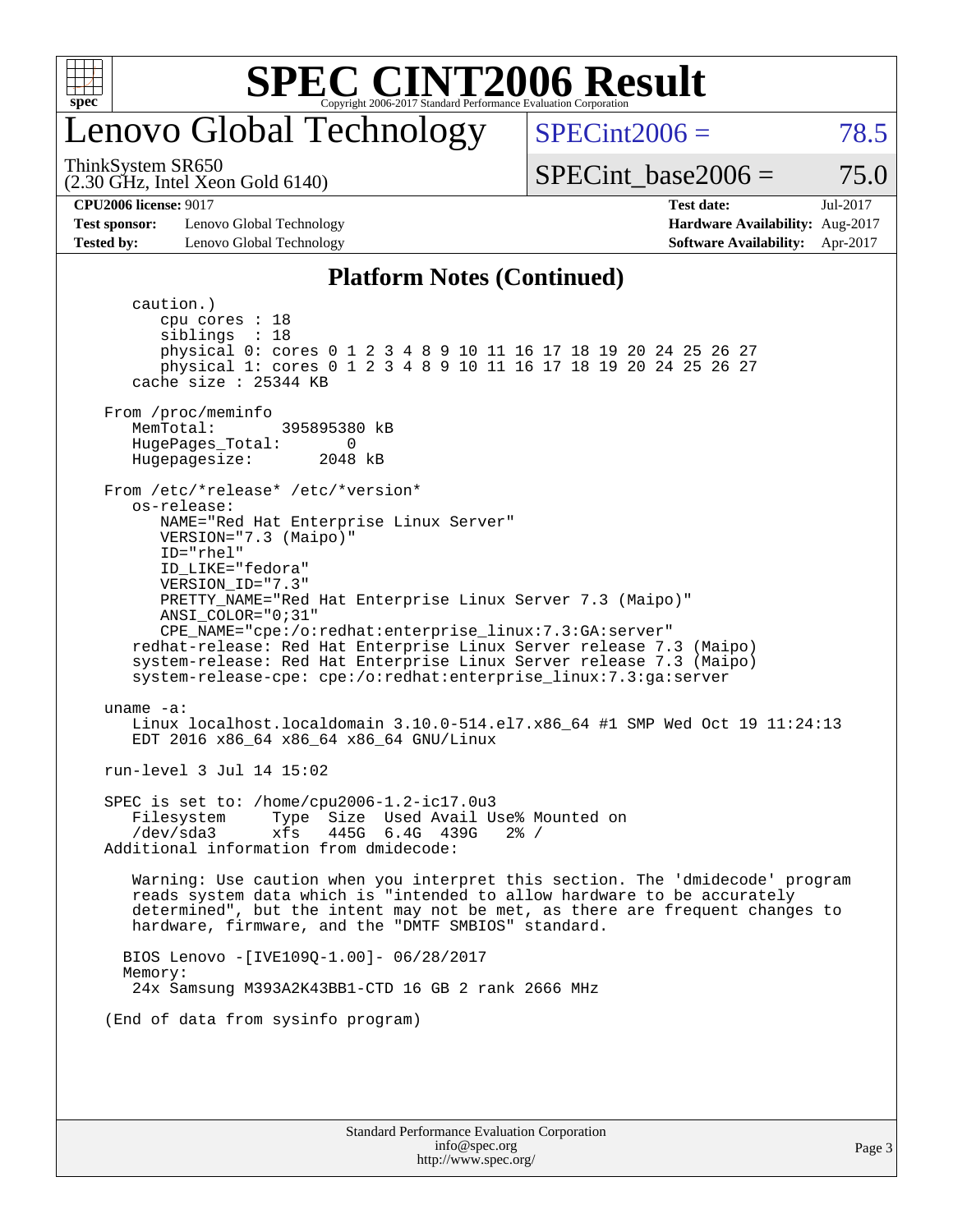

## enovo Global Technology

 $SPECint2006 = 78.5$  $SPECint2006 = 78.5$ 

(2.30 GHz, Intel Xeon Gold 6140) ThinkSystem SR650

SPECint base2006 =  $75.0$ 

**[Test sponsor:](http://www.spec.org/auto/cpu2006/Docs/result-fields.html#Testsponsor)** Lenovo Global Technology **[Hardware Availability:](http://www.spec.org/auto/cpu2006/Docs/result-fields.html#HardwareAvailability)** Aug-2017

**[CPU2006 license:](http://www.spec.org/auto/cpu2006/Docs/result-fields.html#CPU2006license)** 9017 **[Test date:](http://www.spec.org/auto/cpu2006/Docs/result-fields.html#Testdate)** Jul-2017 **[Tested by:](http://www.spec.org/auto/cpu2006/Docs/result-fields.html#Testedby)** Lenovo Global Technology **[Software Availability:](http://www.spec.org/auto/cpu2006/Docs/result-fields.html#SoftwareAvailability)** Apr-2017

#### **[General Notes](http://www.spec.org/auto/cpu2006/Docs/result-fields.html#GeneralNotes)**

Environment variables set by runspec before the start of the run: KMP AFFINITY = "granularity=fine, compact,  $0,3$ " LD\_LIBRARY\_PATH = "/home/cpu2006-1.2-ic17.0u3/lib/ia32:/home/cpu2006-1.2-ic17.0u3/lib/intel64:/home/cpu2006-1.2-ic17.0u3/sh10.2" OMP\_NUM\_THREADS = "36"

 Binaries compiled on a system with 1x Intel Core i7-4790 CPU + 32GB RAM memory using Redhat Enterprise Linux 7.2 Transparent Huge Pages enabled by default. Filesystem page cache cleared with: shell invocation of 'sync; echo 3 > /proc/sys/vm/drop\_caches' prior to run

### **[Base Compiler Invocation](http://www.spec.org/auto/cpu2006/Docs/result-fields.html#BaseCompilerInvocation)**

[C benchmarks](http://www.spec.org/auto/cpu2006/Docs/result-fields.html#Cbenchmarks): [icc -m64](http://www.spec.org/cpu2006/results/res2017q4/cpu2006-20170918-49766.flags.html#user_CCbase_intel_icc_64bit_bda6cc9af1fdbb0edc3795bac97ada53)

[C++ benchmarks:](http://www.spec.org/auto/cpu2006/Docs/result-fields.html#CXXbenchmarks) [icpc -m64](http://www.spec.org/cpu2006/results/res2017q4/cpu2006-20170918-49766.flags.html#user_CXXbase_intel_icpc_64bit_fc66a5337ce925472a5c54ad6a0de310)

### **[Base Portability Flags](http://www.spec.org/auto/cpu2006/Docs/result-fields.html#BasePortabilityFlags)**

 400.perlbench: [-DSPEC\\_CPU\\_LP64](http://www.spec.org/cpu2006/results/res2017q4/cpu2006-20170918-49766.flags.html#b400.perlbench_basePORTABILITY_DSPEC_CPU_LP64) [-DSPEC\\_CPU\\_LINUX\\_X64](http://www.spec.org/cpu2006/results/res2017q4/cpu2006-20170918-49766.flags.html#b400.perlbench_baseCPORTABILITY_DSPEC_CPU_LINUX_X64) 401.bzip2: [-DSPEC\\_CPU\\_LP64](http://www.spec.org/cpu2006/results/res2017q4/cpu2006-20170918-49766.flags.html#suite_basePORTABILITY401_bzip2_DSPEC_CPU_LP64) 403.gcc: [-DSPEC\\_CPU\\_LP64](http://www.spec.org/cpu2006/results/res2017q4/cpu2006-20170918-49766.flags.html#suite_basePORTABILITY403_gcc_DSPEC_CPU_LP64) 429.mcf: [-DSPEC\\_CPU\\_LP64](http://www.spec.org/cpu2006/results/res2017q4/cpu2006-20170918-49766.flags.html#suite_basePORTABILITY429_mcf_DSPEC_CPU_LP64) 445.gobmk: [-DSPEC\\_CPU\\_LP64](http://www.spec.org/cpu2006/results/res2017q4/cpu2006-20170918-49766.flags.html#suite_basePORTABILITY445_gobmk_DSPEC_CPU_LP64) 456.hmmer: [-DSPEC\\_CPU\\_LP64](http://www.spec.org/cpu2006/results/res2017q4/cpu2006-20170918-49766.flags.html#suite_basePORTABILITY456_hmmer_DSPEC_CPU_LP64) 458.sjeng: [-DSPEC\\_CPU\\_LP64](http://www.spec.org/cpu2006/results/res2017q4/cpu2006-20170918-49766.flags.html#suite_basePORTABILITY458_sjeng_DSPEC_CPU_LP64) 462.libquantum: [-DSPEC\\_CPU\\_LP64](http://www.spec.org/cpu2006/results/res2017q4/cpu2006-20170918-49766.flags.html#suite_basePORTABILITY462_libquantum_DSPEC_CPU_LP64) [-DSPEC\\_CPU\\_LINUX](http://www.spec.org/cpu2006/results/res2017q4/cpu2006-20170918-49766.flags.html#b462.libquantum_baseCPORTABILITY_DSPEC_CPU_LINUX) 464.h264ref: [-DSPEC\\_CPU\\_LP64](http://www.spec.org/cpu2006/results/res2017q4/cpu2006-20170918-49766.flags.html#suite_basePORTABILITY464_h264ref_DSPEC_CPU_LP64) 471.omnetpp: [-DSPEC\\_CPU\\_LP64](http://www.spec.org/cpu2006/results/res2017q4/cpu2006-20170918-49766.flags.html#suite_basePORTABILITY471_omnetpp_DSPEC_CPU_LP64) 473.astar: [-DSPEC\\_CPU\\_LP64](http://www.spec.org/cpu2006/results/res2017q4/cpu2006-20170918-49766.flags.html#suite_basePORTABILITY473_astar_DSPEC_CPU_LP64) 483.xalancbmk: [-DSPEC\\_CPU\\_LP64](http://www.spec.org/cpu2006/results/res2017q4/cpu2006-20170918-49766.flags.html#suite_basePORTABILITY483_xalancbmk_DSPEC_CPU_LP64) [-DSPEC\\_CPU\\_LINUX](http://www.spec.org/cpu2006/results/res2017q4/cpu2006-20170918-49766.flags.html#b483.xalancbmk_baseCXXPORTABILITY_DSPEC_CPU_LINUX)

### **[Base Optimization Flags](http://www.spec.org/auto/cpu2006/Docs/result-fields.html#BaseOptimizationFlags)**

[C benchmarks](http://www.spec.org/auto/cpu2006/Docs/result-fields.html#Cbenchmarks):

[-xCORE-AVX2](http://www.spec.org/cpu2006/results/res2017q4/cpu2006-20170918-49766.flags.html#user_CCbase_f-xCORE-AVX2) [-ipo](http://www.spec.org/cpu2006/results/res2017q4/cpu2006-20170918-49766.flags.html#user_CCbase_f-ipo) [-O3](http://www.spec.org/cpu2006/results/res2017q4/cpu2006-20170918-49766.flags.html#user_CCbase_f-O3) [-no-prec-div](http://www.spec.org/cpu2006/results/res2017q4/cpu2006-20170918-49766.flags.html#user_CCbase_f-no-prec-div) [-parallel](http://www.spec.org/cpu2006/results/res2017q4/cpu2006-20170918-49766.flags.html#user_CCbase_f-parallel) [-qopt-prefetch](http://www.spec.org/cpu2006/results/res2017q4/cpu2006-20170918-49766.flags.html#user_CCbase_f-qopt-prefetch) [-auto-p32](http://www.spec.org/cpu2006/results/res2017q4/cpu2006-20170918-49766.flags.html#user_CCbase_f-auto-p32)

[C++ benchmarks:](http://www.spec.org/auto/cpu2006/Docs/result-fields.html#CXXbenchmarks)

[-xCORE-AVX2](http://www.spec.org/cpu2006/results/res2017q4/cpu2006-20170918-49766.flags.html#user_CXXbase_f-xCORE-AVX2) [-ipo](http://www.spec.org/cpu2006/results/res2017q4/cpu2006-20170918-49766.flags.html#user_CXXbase_f-ipo) [-O3](http://www.spec.org/cpu2006/results/res2017q4/cpu2006-20170918-49766.flags.html#user_CXXbase_f-O3) [-no-prec-div](http://www.spec.org/cpu2006/results/res2017q4/cpu2006-20170918-49766.flags.html#user_CXXbase_f-no-prec-div) [-qopt-prefetch](http://www.spec.org/cpu2006/results/res2017q4/cpu2006-20170918-49766.flags.html#user_CXXbase_f-qopt-prefetch) [-auto-p32](http://www.spec.org/cpu2006/results/res2017q4/cpu2006-20170918-49766.flags.html#user_CXXbase_f-auto-p32) [-Wl,-z,muldefs](http://www.spec.org/cpu2006/results/res2017q4/cpu2006-20170918-49766.flags.html#user_CXXbase_link_force_multiple1_74079c344b956b9658436fd1b6dd3a8a) [-L/sh10.2 -lsmartheap64](http://www.spec.org/cpu2006/results/res2017q4/cpu2006-20170918-49766.flags.html#user_CXXbase_SmartHeap64_63911d860fc08c15fa1d5bf319b9d8d5)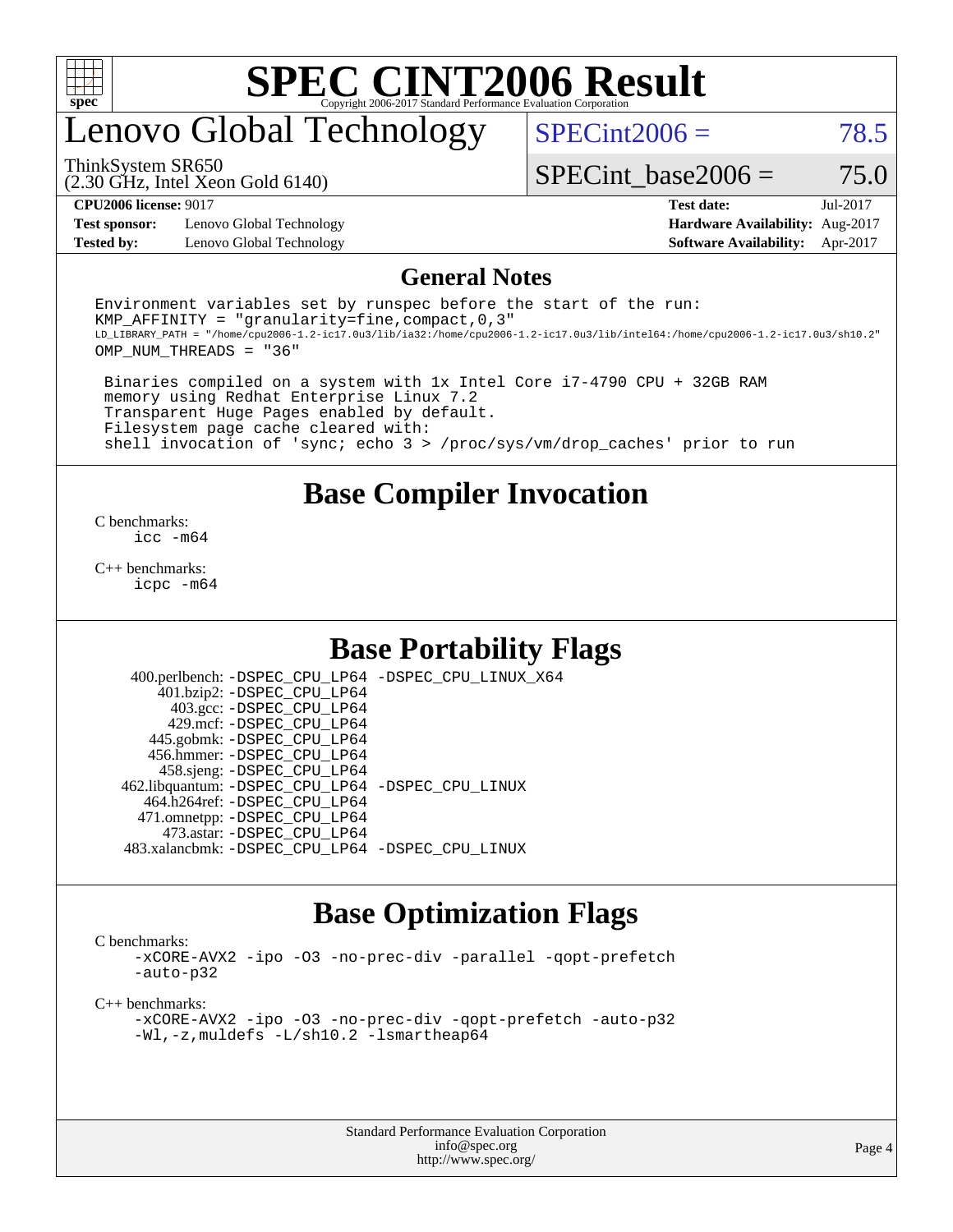

## enovo Global Technology

ThinkSystem SR650

(2.30 GHz, Intel Xeon Gold 6140)

 $SPECint2006 = 78.5$  $SPECint2006 = 78.5$ 

SPECint base2006 =  $75.0$ 

**[Test sponsor:](http://www.spec.org/auto/cpu2006/Docs/result-fields.html#Testsponsor)** Lenovo Global Technology **[Hardware Availability:](http://www.spec.org/auto/cpu2006/Docs/result-fields.html#HardwareAvailability)** Aug-2017 **[Tested by:](http://www.spec.org/auto/cpu2006/Docs/result-fields.html#Testedby)** Lenovo Global Technology **[Software Availability:](http://www.spec.org/auto/cpu2006/Docs/result-fields.html#SoftwareAvailability)** Apr-2017

**[CPU2006 license:](http://www.spec.org/auto/cpu2006/Docs/result-fields.html#CPU2006license)** 9017 **[Test date:](http://www.spec.org/auto/cpu2006/Docs/result-fields.html#Testdate)** Jul-2017

### **[Base Other Flags](http://www.spec.org/auto/cpu2006/Docs/result-fields.html#BaseOtherFlags)**

[C benchmarks](http://www.spec.org/auto/cpu2006/Docs/result-fields.html#Cbenchmarks):

403.gcc: [-Dalloca=\\_alloca](http://www.spec.org/cpu2006/results/res2017q4/cpu2006-20170918-49766.flags.html#b403.gcc_baseEXTRA_CFLAGS_Dalloca_be3056838c12de2578596ca5467af7f3)

## **[Peak Compiler Invocation](http://www.spec.org/auto/cpu2006/Docs/result-fields.html#PeakCompilerInvocation)**

[C benchmarks \(except as noted below\)](http://www.spec.org/auto/cpu2006/Docs/result-fields.html#Cbenchmarksexceptasnotedbelow):

[icc -m64](http://www.spec.org/cpu2006/results/res2017q4/cpu2006-20170918-49766.flags.html#user_CCpeak_intel_icc_64bit_bda6cc9af1fdbb0edc3795bac97ada53)

400.perlbench: [icc -m32 -L/opt/intel/compilers\\_and\\_libraries\\_2017/linux/lib/ia32](http://www.spec.org/cpu2006/results/res2017q4/cpu2006-20170918-49766.flags.html#user_peakCCLD400_perlbench_intel_icc_c29f3ff5a7ed067b11e4ec10a03f03ae)

445.gobmk: [icc -m32 -L/opt/intel/compilers\\_and\\_libraries\\_2017/linux/lib/ia32](http://www.spec.org/cpu2006/results/res2017q4/cpu2006-20170918-49766.flags.html#user_peakCCLD445_gobmk_intel_icc_c29f3ff5a7ed067b11e4ec10a03f03ae)

[C++ benchmarks \(except as noted below\):](http://www.spec.org/auto/cpu2006/Docs/result-fields.html#CXXbenchmarksexceptasnotedbelow)

[icc -m32 -L/opt/intel/compilers\\_and\\_libraries\\_2017/linux/lib/ia32](http://www.spec.org/cpu2006/results/res2017q4/cpu2006-20170918-49766.flags.html#user_CXXpeak_intel_icc_c29f3ff5a7ed067b11e4ec10a03f03ae)

473.astar: [icpc -m64](http://www.spec.org/cpu2006/results/res2017q4/cpu2006-20170918-49766.flags.html#user_peakCXXLD473_astar_intel_icpc_64bit_fc66a5337ce925472a5c54ad6a0de310)

### **[Peak Portability Flags](http://www.spec.org/auto/cpu2006/Docs/result-fields.html#PeakPortabilityFlags)**

 400.perlbench: [-D\\_FILE\\_OFFSET\\_BITS=64](http://www.spec.org/cpu2006/results/res2017q4/cpu2006-20170918-49766.flags.html#user_peakPORTABILITY400_perlbench_file_offset_bits_64_438cf9856305ebd76870a2c6dc2689ab) [-DSPEC\\_CPU\\_LINUX\\_IA32](http://www.spec.org/cpu2006/results/res2017q4/cpu2006-20170918-49766.flags.html#b400.perlbench_peakCPORTABILITY_DSPEC_CPU_LINUX_IA32) 401.bzip2: [-DSPEC\\_CPU\\_LP64](http://www.spec.org/cpu2006/results/res2017q4/cpu2006-20170918-49766.flags.html#suite_peakPORTABILITY401_bzip2_DSPEC_CPU_LP64) 403.gcc: [-DSPEC\\_CPU\\_LP64](http://www.spec.org/cpu2006/results/res2017q4/cpu2006-20170918-49766.flags.html#suite_peakPORTABILITY403_gcc_DSPEC_CPU_LP64) 429.mcf: [-DSPEC\\_CPU\\_LP64](http://www.spec.org/cpu2006/results/res2017q4/cpu2006-20170918-49766.flags.html#suite_peakPORTABILITY429_mcf_DSPEC_CPU_LP64) 445.gobmk: [-D\\_FILE\\_OFFSET\\_BITS=64](http://www.spec.org/cpu2006/results/res2017q4/cpu2006-20170918-49766.flags.html#user_peakPORTABILITY445_gobmk_file_offset_bits_64_438cf9856305ebd76870a2c6dc2689ab) 456.hmmer: [-DSPEC\\_CPU\\_LP64](http://www.spec.org/cpu2006/results/res2017q4/cpu2006-20170918-49766.flags.html#suite_peakPORTABILITY456_hmmer_DSPEC_CPU_LP64) 458.sjeng: [-DSPEC\\_CPU\\_LP64](http://www.spec.org/cpu2006/results/res2017q4/cpu2006-20170918-49766.flags.html#suite_peakPORTABILITY458_sjeng_DSPEC_CPU_LP64) 462.libquantum: [-DSPEC\\_CPU\\_LP64](http://www.spec.org/cpu2006/results/res2017q4/cpu2006-20170918-49766.flags.html#suite_peakPORTABILITY462_libquantum_DSPEC_CPU_LP64) [-DSPEC\\_CPU\\_LINUX](http://www.spec.org/cpu2006/results/res2017q4/cpu2006-20170918-49766.flags.html#b462.libquantum_peakCPORTABILITY_DSPEC_CPU_LINUX) 464.h264ref: [-DSPEC\\_CPU\\_LP64](http://www.spec.org/cpu2006/results/res2017q4/cpu2006-20170918-49766.flags.html#suite_peakPORTABILITY464_h264ref_DSPEC_CPU_LP64) 471.omnetpp: [-D\\_FILE\\_OFFSET\\_BITS=64](http://www.spec.org/cpu2006/results/res2017q4/cpu2006-20170918-49766.flags.html#user_peakPORTABILITY471_omnetpp_file_offset_bits_64_438cf9856305ebd76870a2c6dc2689ab) 473.astar: [-DSPEC\\_CPU\\_LP64](http://www.spec.org/cpu2006/results/res2017q4/cpu2006-20170918-49766.flags.html#suite_peakPORTABILITY473_astar_DSPEC_CPU_LP64) 483.xalancbmk: [-D\\_FILE\\_OFFSET\\_BITS=64](http://www.spec.org/cpu2006/results/res2017q4/cpu2006-20170918-49766.flags.html#user_peakPORTABILITY483_xalancbmk_file_offset_bits_64_438cf9856305ebd76870a2c6dc2689ab) [-DSPEC\\_CPU\\_LINUX](http://www.spec.org/cpu2006/results/res2017q4/cpu2006-20170918-49766.flags.html#b483.xalancbmk_peakCXXPORTABILITY_DSPEC_CPU_LINUX)

### **[Peak Optimization Flags](http://www.spec.org/auto/cpu2006/Docs/result-fields.html#PeakOptimizationFlags)**

[C benchmarks](http://www.spec.org/auto/cpu2006/Docs/result-fields.html#Cbenchmarks):

 400.perlbench: [-prof-gen](http://www.spec.org/cpu2006/results/res2017q4/cpu2006-20170918-49766.flags.html#user_peakPASS1_CFLAGSPASS1_LDCFLAGS400_perlbench_prof_gen_e43856698f6ca7b7e442dfd80e94a8fc)(pass 1) [-prof-use](http://www.spec.org/cpu2006/results/res2017q4/cpu2006-20170918-49766.flags.html#user_peakPASS2_CFLAGSPASS2_LDCFLAGS400_perlbench_prof_use_bccf7792157ff70d64e32fe3e1250b55)(pass 2) [-xCORE-AVX2](http://www.spec.org/cpu2006/results/res2017q4/cpu2006-20170918-49766.flags.html#user_peakPASS2_CFLAGSPASS2_LDCFLAGS400_perlbench_f-xCORE-AVX2)(pass 2) [-par-num-threads=1](http://www.spec.org/cpu2006/results/res2017q4/cpu2006-20170918-49766.flags.html#user_peakPASS1_CFLAGSPASS1_LDCFLAGS400_perlbench_par_num_threads_786a6ff141b4e9e90432e998842df6c2)(pass 1) [-ipo](http://www.spec.org/cpu2006/results/res2017q4/cpu2006-20170918-49766.flags.html#user_peakPASS2_CFLAGSPASS2_LDCFLAGS400_perlbench_f-ipo)(pass 2) [-O3](http://www.spec.org/cpu2006/results/res2017q4/cpu2006-20170918-49766.flags.html#user_peakPASS2_CFLAGSPASS2_LDCFLAGS400_perlbench_f-O3)(pass 2) [-no-prec-div](http://www.spec.org/cpu2006/results/res2017q4/cpu2006-20170918-49766.flags.html#user_peakPASS2_CFLAGSPASS2_LDCFLAGS400_perlbench_f-no-prec-div)(pass 2) [-qopt-prefetch](http://www.spec.org/cpu2006/results/res2017q4/cpu2006-20170918-49766.flags.html#user_peakCOPTIMIZE400_perlbench_f-qopt-prefetch)

 401.bzip2: [-prof-gen](http://www.spec.org/cpu2006/results/res2017q4/cpu2006-20170918-49766.flags.html#user_peakPASS1_CFLAGSPASS1_LDCFLAGS401_bzip2_prof_gen_e43856698f6ca7b7e442dfd80e94a8fc)(pass 1) [-prof-use](http://www.spec.org/cpu2006/results/res2017q4/cpu2006-20170918-49766.flags.html#user_peakPASS2_CFLAGSPASS2_LDCFLAGS401_bzip2_prof_use_bccf7792157ff70d64e32fe3e1250b55)(pass 2) [-xCORE-AVX2](http://www.spec.org/cpu2006/results/res2017q4/cpu2006-20170918-49766.flags.html#user_peakPASS2_CFLAGSPASS2_LDCFLAGS401_bzip2_f-xCORE-AVX2)(pass 2)  $-par-num-threads=1(pass 1) -ipo(pass 2) -O3(pass 2)$  $-par-num-threads=1(pass 1) -ipo(pass 2) -O3(pass 2)$  $-par-num-threads=1(pass 1) -ipo(pass 2) -O3(pass 2)$  $-par-num-threads=1(pass 1) -ipo(pass 2) -O3(pass 2)$  $-par-num-threads=1(pass 1) -ipo(pass 2) -O3(pass 2)$  $-par-num-threads=1(pass 1) -ipo(pass 2) -O3(pass 2)$ [-no-prec-div](http://www.spec.org/cpu2006/results/res2017q4/cpu2006-20170918-49766.flags.html#user_peakCOPTIMIZEPASS2_CFLAGSPASS2_LDCFLAGS401_bzip2_f-no-prec-div) [-auto-ilp32](http://www.spec.org/cpu2006/results/res2017q4/cpu2006-20170918-49766.flags.html#user_peakCOPTIMIZE401_bzip2_f-auto-ilp32) [-qopt-prefetch](http://www.spec.org/cpu2006/results/res2017q4/cpu2006-20170918-49766.flags.html#user_peakCOPTIMIZE401_bzip2_f-qopt-prefetch)

Continued on next page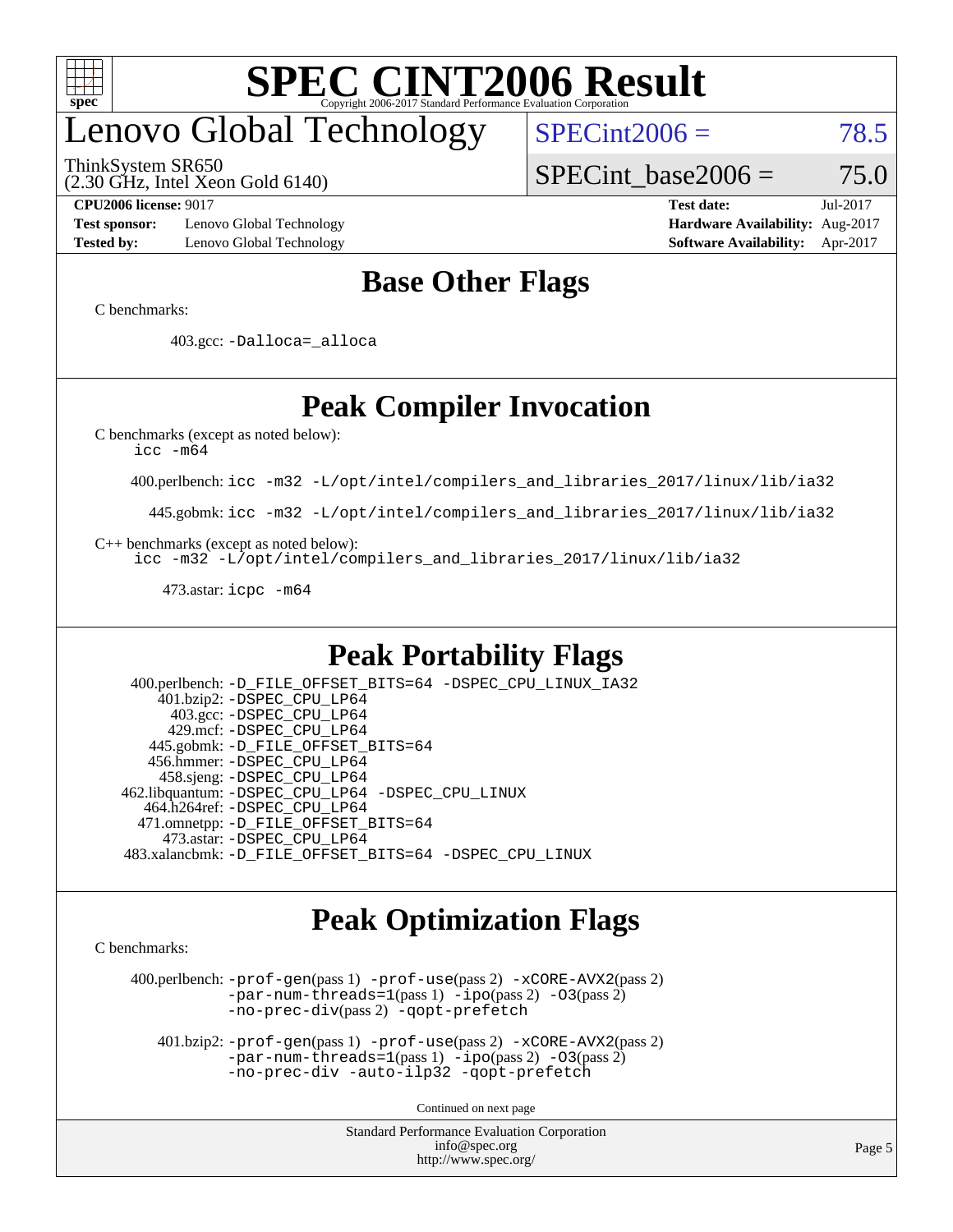

## enovo Global Technology

ThinkSystem SR650

 $SPECint2006 = 78.5$  $SPECint2006 = 78.5$ 

(2.30 GHz, Intel Xeon Gold 6140)

SPECint base2006 =  $75.0$ 

**[Test sponsor:](http://www.spec.org/auto/cpu2006/Docs/result-fields.html#Testsponsor)** Lenovo Global Technology **[Hardware Availability:](http://www.spec.org/auto/cpu2006/Docs/result-fields.html#HardwareAvailability)** Aug-2017 **[Tested by:](http://www.spec.org/auto/cpu2006/Docs/result-fields.html#Testedby)** Lenovo Global Technology **[Software Availability:](http://www.spec.org/auto/cpu2006/Docs/result-fields.html#SoftwareAvailability)** Apr-2017

**[CPU2006 license:](http://www.spec.org/auto/cpu2006/Docs/result-fields.html#CPU2006license)** 9017 **[Test date:](http://www.spec.org/auto/cpu2006/Docs/result-fields.html#Testdate)** Jul-2017

## **[Peak Optimization Flags \(Continued\)](http://www.spec.org/auto/cpu2006/Docs/result-fields.html#PeakOptimizationFlags)**

 403.gcc: [-xCORE-AVX2](http://www.spec.org/cpu2006/results/res2017q4/cpu2006-20170918-49766.flags.html#user_peakOPTIMIZE403_gcc_f-xCORE-AVX2) [-ipo](http://www.spec.org/cpu2006/results/res2017q4/cpu2006-20170918-49766.flags.html#user_peakOPTIMIZE403_gcc_f-ipo) [-O3](http://www.spec.org/cpu2006/results/res2017q4/cpu2006-20170918-49766.flags.html#user_peakOPTIMIZE403_gcc_f-O3) [-no-prec-div](http://www.spec.org/cpu2006/results/res2017q4/cpu2006-20170918-49766.flags.html#user_peakOPTIMIZE403_gcc_f-no-prec-div) [-inline-calloc](http://www.spec.org/cpu2006/results/res2017q4/cpu2006-20170918-49766.flags.html#user_peakCOPTIMIZE403_gcc_f-inline-calloc) [-qopt-malloc-options=3](http://www.spec.org/cpu2006/results/res2017q4/cpu2006-20170918-49766.flags.html#user_peakCOPTIMIZE403_gcc_f-qopt-malloc-options_0fcb435012e78f27d57f473818e45fe4) [-auto-ilp32](http://www.spec.org/cpu2006/results/res2017q4/cpu2006-20170918-49766.flags.html#user_peakCOPTIMIZE403_gcc_f-auto-ilp32) 429.mcf: [-xCORE-AVX2](http://www.spec.org/cpu2006/results/res2017q4/cpu2006-20170918-49766.flags.html#user_peakOPTIMIZE429_mcf_f-xCORE-AVX2) [-ipo](http://www.spec.org/cpu2006/results/res2017q4/cpu2006-20170918-49766.flags.html#user_peakOPTIMIZE429_mcf_f-ipo) [-O3](http://www.spec.org/cpu2006/results/res2017q4/cpu2006-20170918-49766.flags.html#user_peakOPTIMIZE429_mcf_f-O3) [-no-prec-div](http://www.spec.org/cpu2006/results/res2017q4/cpu2006-20170918-49766.flags.html#user_peakOPTIMIZE429_mcf_f-no-prec-div) [-parallel](http://www.spec.org/cpu2006/results/res2017q4/cpu2006-20170918-49766.flags.html#user_peakCOPTIMIZE429_mcf_f-parallel) [-qopt-prefetch](http://www.spec.org/cpu2006/results/res2017q4/cpu2006-20170918-49766.flags.html#user_peakCOPTIMIZE429_mcf_f-qopt-prefetch) [-auto-p32](http://www.spec.org/cpu2006/results/res2017q4/cpu2006-20170918-49766.flags.html#user_peakCOPTIMIZE429_mcf_f-auto-p32) 445.gobmk: [-prof-gen](http://www.spec.org/cpu2006/results/res2017q4/cpu2006-20170918-49766.flags.html#user_peakPASS1_CFLAGSPASS1_LDCFLAGS445_gobmk_prof_gen_e43856698f6ca7b7e442dfd80e94a8fc)(pass 1) [-prof-use](http://www.spec.org/cpu2006/results/res2017q4/cpu2006-20170918-49766.flags.html#user_peakPASS2_CFLAGSPASS2_LDCFLAGS445_gobmk_prof_use_bccf7792157ff70d64e32fe3e1250b55)(pass 2) [-xCORE-AVX2](http://www.spec.org/cpu2006/results/res2017q4/cpu2006-20170918-49766.flags.html#user_peakPASS2_CFLAGSPASS2_LDCFLAGS445_gobmk_f-xCORE-AVX2)(pass 2)  $-par-num-threads=1(pass 1) -ipo(pass 2) -O3(pass 2)$  $-par-num-threads=1(pass 1) -ipo(pass 2) -O3(pass 2)$  $-par-num-threads=1(pass 1) -ipo(pass 2) -O3(pass 2)$  $-par-num-threads=1(pass 1) -ipo(pass 2) -O3(pass 2)$  $-par-num-threads=1(pass 1) -ipo(pass 2) -O3(pass 2)$  $-par-num-threads=1(pass 1) -ipo(pass 2) -O3(pass 2)$ [-no-prec-div](http://www.spec.org/cpu2006/results/res2017q4/cpu2006-20170918-49766.flags.html#user_peakPASS2_CFLAGSPASS2_LDCFLAGS445_gobmk_f-no-prec-div)(pass 2) 456.hmmer: basepeak = yes 458.sjeng: [-prof-gen](http://www.spec.org/cpu2006/results/res2017q4/cpu2006-20170918-49766.flags.html#user_peakPASS1_CFLAGSPASS1_LDCFLAGS458_sjeng_prof_gen_e43856698f6ca7b7e442dfd80e94a8fc)(pass 1) [-prof-use](http://www.spec.org/cpu2006/results/res2017q4/cpu2006-20170918-49766.flags.html#user_peakPASS2_CFLAGSPASS2_LDCFLAGS458_sjeng_prof_use_bccf7792157ff70d64e32fe3e1250b55)(pass 2) [-xCORE-AVX2](http://www.spec.org/cpu2006/results/res2017q4/cpu2006-20170918-49766.flags.html#user_peakPASS2_CFLAGSPASS2_LDCFLAGS458_sjeng_f-xCORE-AVX2)(pass 2) [-par-num-threads=1](http://www.spec.org/cpu2006/results/res2017q4/cpu2006-20170918-49766.flags.html#user_peakPASS1_CFLAGSPASS1_LDCFLAGS458_sjeng_par_num_threads_786a6ff141b4e9e90432e998842df6c2)(pass 1) [-ipo](http://www.spec.org/cpu2006/results/res2017q4/cpu2006-20170918-49766.flags.html#user_peakPASS2_CFLAGSPASS2_LDCFLAGS458_sjeng_f-ipo)(pass 2) [-O3](http://www.spec.org/cpu2006/results/res2017q4/cpu2006-20170918-49766.flags.html#user_peakPASS2_CFLAGSPASS2_LDCFLAGS458_sjeng_f-O3)(pass 2) [-no-prec-div](http://www.spec.org/cpu2006/results/res2017q4/cpu2006-20170918-49766.flags.html#user_peakPASS2_CFLAGSPASS2_LDCFLAGS458_sjeng_f-no-prec-div)(pass 2) [-unroll4](http://www.spec.org/cpu2006/results/res2017q4/cpu2006-20170918-49766.flags.html#user_peakCOPTIMIZE458_sjeng_f-unroll_4e5e4ed65b7fd20bdcd365bec371b81f)  $462$ .libquantum: basepeak = yes  $464.h264$ ref: basepeak = yes [C++ benchmarks:](http://www.spec.org/auto/cpu2006/Docs/result-fields.html#CXXbenchmarks) 471.omnetpp: [-prof-gen](http://www.spec.org/cpu2006/results/res2017q4/cpu2006-20170918-49766.flags.html#user_peakPASS1_CXXFLAGSPASS1_LDCXXFLAGS471_omnetpp_prof_gen_e43856698f6ca7b7e442dfd80e94a8fc)(pass 1) [-prof-use](http://www.spec.org/cpu2006/results/res2017q4/cpu2006-20170918-49766.flags.html#user_peakPASS2_CXXFLAGSPASS2_LDCXXFLAGS471_omnetpp_prof_use_bccf7792157ff70d64e32fe3e1250b55)(pass 2) [-xCORE-AVX2](http://www.spec.org/cpu2006/results/res2017q4/cpu2006-20170918-49766.flags.html#user_peakPASS2_CXXFLAGSPASS2_LDCXXFLAGS471_omnetpp_f-xCORE-AVX2)(pass 2)  $-par-num-threads=1(pass 1) -ipo(pass 2) -O3(pass 2)$  $-par-num-threads=1(pass 1) -ipo(pass 2) -O3(pass 2)$  $-par-num-threads=1(pass 1) -ipo(pass 2) -O3(pass 2)$  $-par-num-threads=1(pass 1) -ipo(pass 2) -O3(pass 2)$  $-par-num-threads=1(pass 1) -ipo(pass 2) -O3(pass 2)$  $-par-num-threads=1(pass 1) -ipo(pass 2) -O3(pass 2)$ [-no-prec-div](http://www.spec.org/cpu2006/results/res2017q4/cpu2006-20170918-49766.flags.html#user_peakPASS2_CXXFLAGSPASS2_LDCXXFLAGS471_omnetpp_f-no-prec-div)(pass 2) [-qopt-ra-region-strategy=block](http://www.spec.org/cpu2006/results/res2017q4/cpu2006-20170918-49766.flags.html#user_peakCXXOPTIMIZE471_omnetpp_f-qopt-ra-region-strategy_0f7b543d62da454b380160c0e3b28f94) [-Wl,-z,muldefs](http://www.spec.org/cpu2006/results/res2017q4/cpu2006-20170918-49766.flags.html#user_peakEXTRA_LDFLAGS471_omnetpp_link_force_multiple1_74079c344b956b9658436fd1b6dd3a8a) [-L/sh10.2 -lsmartheap](http://www.spec.org/cpu2006/results/res2017q4/cpu2006-20170918-49766.flags.html#user_peakEXTRA_LIBS471_omnetpp_SmartHeap_b831f2d313e2fffa6dfe3f00ffc1f1c0) 473.astar: [-xCORE-AVX2](http://www.spec.org/cpu2006/results/res2017q4/cpu2006-20170918-49766.flags.html#user_peakOPTIMIZE473_astar_f-xCORE-AVX2) [-ipo](http://www.spec.org/cpu2006/results/res2017q4/cpu2006-20170918-49766.flags.html#user_peakOPTIMIZE473_astar_f-ipo) [-O3](http://www.spec.org/cpu2006/results/res2017q4/cpu2006-20170918-49766.flags.html#user_peakOPTIMIZE473_astar_f-O3) [-no-prec-div](http://www.spec.org/cpu2006/results/res2017q4/cpu2006-20170918-49766.flags.html#user_peakOPTIMIZE473_astar_f-no-prec-div) [-qopt-prefetch](http://www.spec.org/cpu2006/results/res2017q4/cpu2006-20170918-49766.flags.html#user_peakCXXOPTIMIZE473_astar_f-qopt-prefetch) [-auto-p32](http://www.spec.org/cpu2006/results/res2017q4/cpu2006-20170918-49766.flags.html#user_peakCXXOPTIMIZE473_astar_f-auto-p32) [-Wl,-z,muldefs](http://www.spec.org/cpu2006/results/res2017q4/cpu2006-20170918-49766.flags.html#user_peakEXTRA_LDFLAGS473_astar_link_force_multiple1_74079c344b956b9658436fd1b6dd3a8a) [-L/sh10.2 -lsmartheap64](http://www.spec.org/cpu2006/results/res2017q4/cpu2006-20170918-49766.flags.html#user_peakEXTRA_LIBS473_astar_SmartHeap64_63911d860fc08c15fa1d5bf319b9d8d5) 483.xalancbmk: [-xCORE-AVX2](http://www.spec.org/cpu2006/results/res2017q4/cpu2006-20170918-49766.flags.html#user_peakOPTIMIZE483_xalancbmk_f-xCORE-AVX2) [-ipo](http://www.spec.org/cpu2006/results/res2017q4/cpu2006-20170918-49766.flags.html#user_peakOPTIMIZE483_xalancbmk_f-ipo) [-O3](http://www.spec.org/cpu2006/results/res2017q4/cpu2006-20170918-49766.flags.html#user_peakOPTIMIZE483_xalancbmk_f-O3) [-no-prec-div](http://www.spec.org/cpu2006/results/res2017q4/cpu2006-20170918-49766.flags.html#user_peakOPTIMIZE483_xalancbmk_f-no-prec-div) [-qopt-prefetch](http://www.spec.org/cpu2006/results/res2017q4/cpu2006-20170918-49766.flags.html#user_peakCXXOPTIMIZE483_xalancbmk_f-qopt-prefetch) [-Wl,-z,muldefs](http://www.spec.org/cpu2006/results/res2017q4/cpu2006-20170918-49766.flags.html#user_peakEXTRA_LDFLAGS483_xalancbmk_link_force_multiple1_74079c344b956b9658436fd1b6dd3a8a) [-L/sh10.2 -lsmartheap](http://www.spec.org/cpu2006/results/res2017q4/cpu2006-20170918-49766.flags.html#user_peakEXTRA_LIBS483_xalancbmk_SmartHeap_b831f2d313e2fffa6dfe3f00ffc1f1c0)

## **[Peak Other Flags](http://www.spec.org/auto/cpu2006/Docs/result-fields.html#PeakOtherFlags)**

[C benchmarks](http://www.spec.org/auto/cpu2006/Docs/result-fields.html#Cbenchmarks):

403.gcc: [-Dalloca=\\_alloca](http://www.spec.org/cpu2006/results/res2017q4/cpu2006-20170918-49766.flags.html#b403.gcc_peakEXTRA_CFLAGS_Dalloca_be3056838c12de2578596ca5467af7f3)

The flags files that were used to format this result can be browsed at <http://www.spec.org/cpu2006/flags/Intel-ic17.0-official-linux64-revF.html> <http://www.spec.org/cpu2006/flags/Lenovo-Platform-Flags-V1.2-SKL-C.20171004.html>

You can also download the XML flags sources by saving the following links:

<http://www.spec.org/cpu2006/flags/Intel-ic17.0-official-linux64-revF.xml> <http://www.spec.org/cpu2006/flags/Lenovo-Platform-Flags-V1.2-SKL-C.20171004.xml>